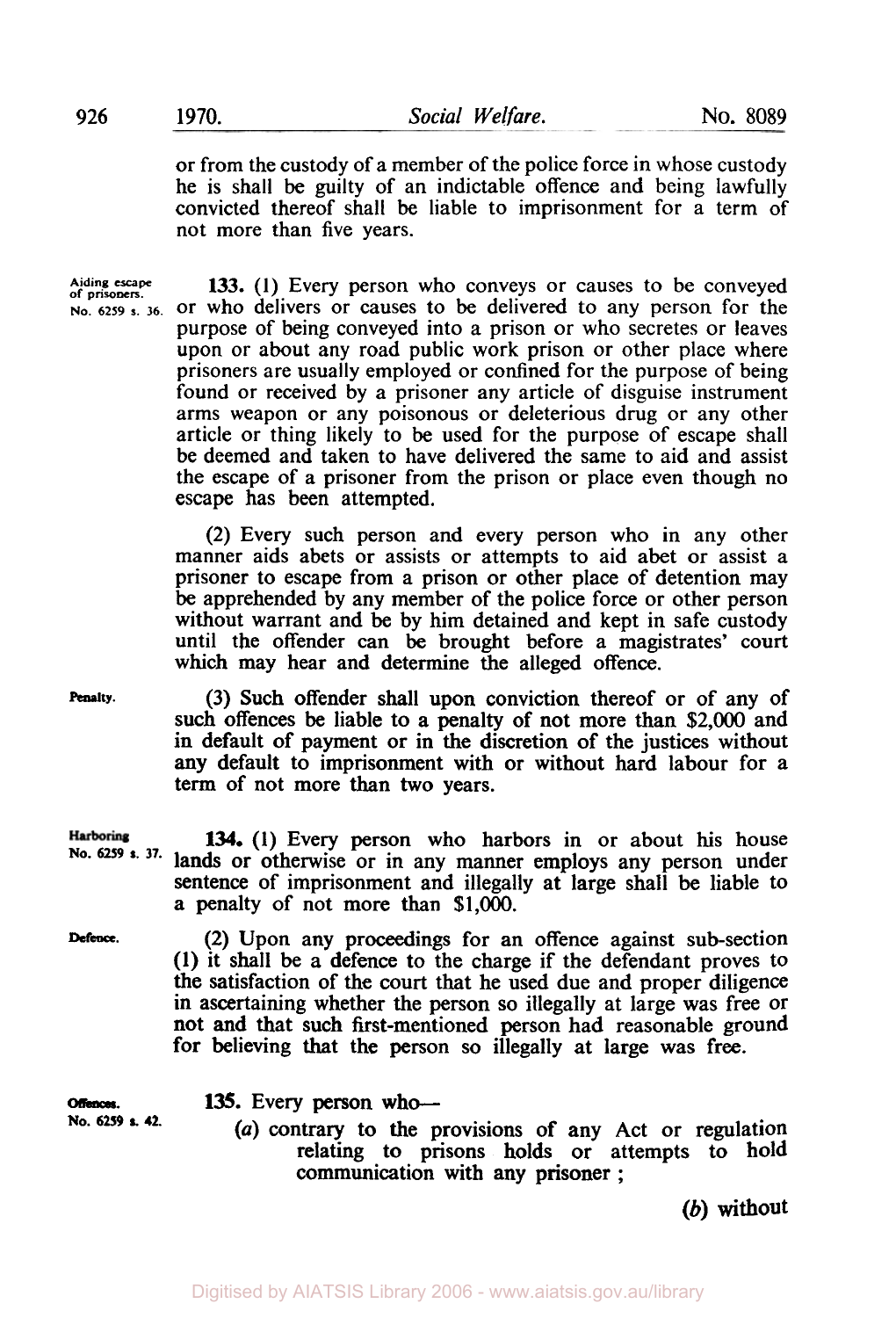- (b) without the approval of the Director-General delivers or in any manner whatsoever endeavours or attempts to deliver or causes to be delivered to a prisoner or introduces or attempts or endeavours to introduce or causes to be introduced into a prison any money letter tobacco article of clothing alcoholic liquor or any other article or thing whatsoever ;
- *(c)* lurks or loiters about a prison or other place in which prisoners are confined or employed for any of the purposes aforesaid ;
- (d) without the approval of the Director-General delivers or causes to be delivered to any other person any money letter tobacco article of clothing alcoholic liquor article or thing for the purpose of being conveyed or introduced as aforesaid or who secretes or leaves upon or about any place where prisoners are usually employed any money letter tobacco article of clothing alcoholic liquor article or thing for the purpose of being found or received by a prisoner ;
- **(e)** without the approval of the Director-General in any other manner conveys or causes to be conveyed to a prisoner any money letter tobacco article of clothing alcoholic liquor article or thing ;
- $(f)$  without the approval of the Director-General takes or receives or in any manner attempts to take or receive from a prisoner any money letter article or thing whatsoever ;
- (g) without the approval of the Director-General permits requires or causes any person to take or receive from a prisoner any money letter article or thing whatsoever-

may be apprehended by any member of the police force prison officer or other officer or by any person in whose custody any such prisoner then is without warrant and **may** by such member prison officer or other person be detained and kept in safe custody until he can be bought before a magistrates' court which may hear and determine the offence.

**Penalty** : Imprisonment for two **years.** 

**136.** If any person loiters about a prison or other place in Loiterer which prisoners are confined and **refuses** or **neglects** to depart **loitering for**  therefrom upon being warned so to do by a member of the police purpose. force prison officer or authorized person or if any person (not **No. 6259 h 43.**  being a prisoner or a governor prison officer or other officer or person duly authorized) is found within the boundaries of a prison,

**such**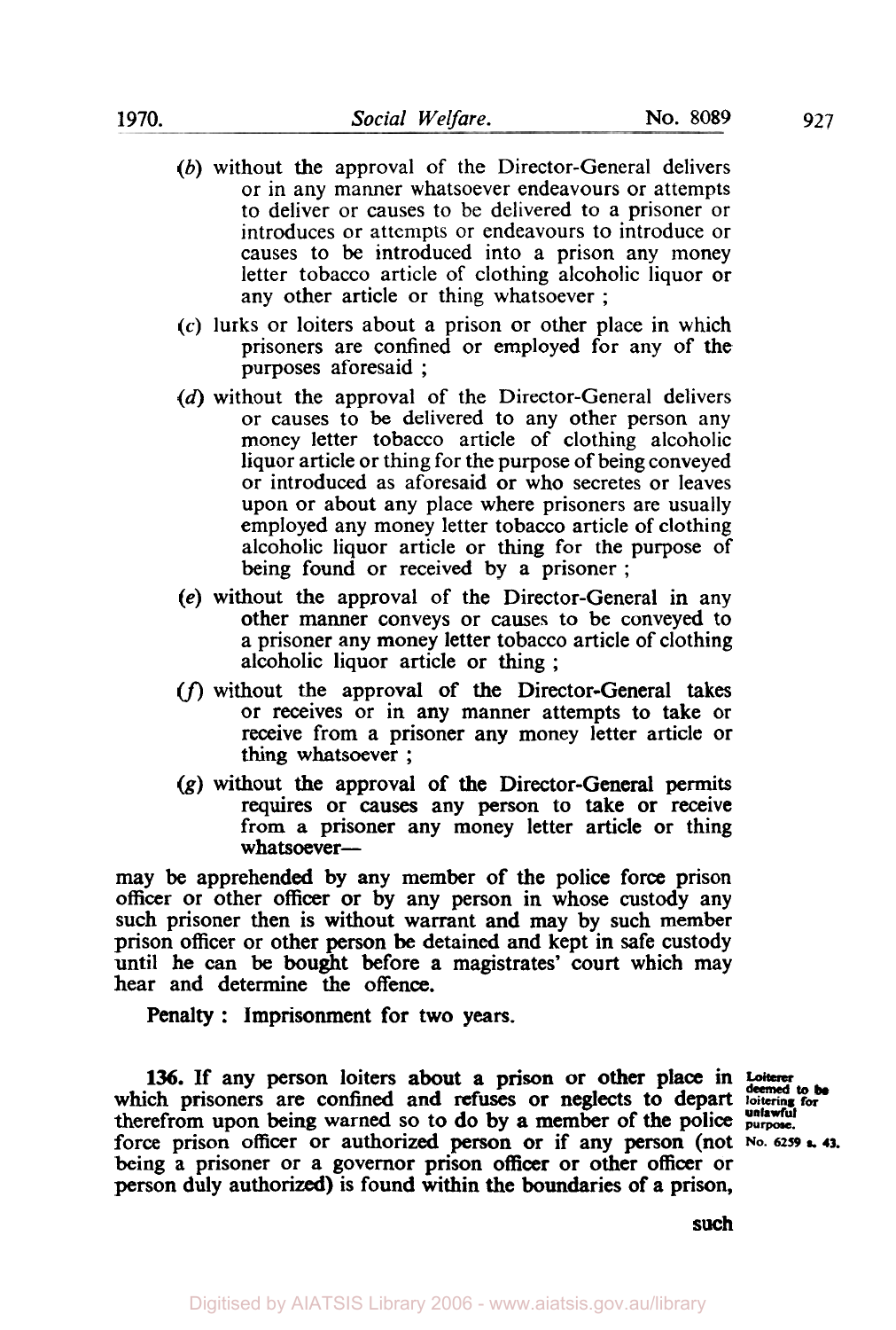such person shall, unless he proves to the contrary, be deemed to be lurking or loitering about the prison or place for the purposes aforesaid.

**justice. Inquiry by 137. (1)** A visiting justice may inquire in a summary way into any **No. 6259 s. 38.** charge of escaping insubordination assault upon or attempt to do any bodily injury to any officer or prisoner or any riot or tumult in a prison or other place where prisoners are in custody or any wilful and malicious destruction or injury of or attempt at the wilful and malicious destruction or injury of any such prison or any furniture thereof or of any public works or of any implements used thereon brought against any prisoner.

> (2) The justice may upon convicting a prisoner sentence him to be kept to hard labour for a term of not more than two years and may order the prisoner to be kept in solitary confinement for any portion of that term of not more than three months in period none of which shall exceed one month and which shall be at intervals of at least one month.

> **138.** (1) A visiting justice may inquire in a summary way into any charge of attempting to escape idleness insolence refusal to work disobedience of orders use of indecent abusive or improper language or breach of any rule or regulation or any other misconduct brought against a prisoner.

> (2) The visiting justice may sentence a prisoner upon conviction to be imprisoned for a term of not more than six months for a first offence, and of not more than eighteen months for a second or subsequent offence or to be kept in solitary confinement either continuously or at such intervals as the visiting justice thinks fit for a period of not more than twenty-one days for a first offence and of not more than thirty days for a second or subsequent offence.

**sentences.** 

Sentence by visiting justice **139.** Every sentence of punishment by a visiting justice shall unless otherwise directed by the justice at the time of pronouncing cumulative to be **the cumulative to be a unless otherwise directed by the justice at the time of pronouncing upon other the sentence be cumulative upon the substantive sentence or** the sentence be cumulative upon the substantive sentence or **No. 6259** s. sentences under which the prisoner is detained but shall be concurrent with or cumulative upon any previous uncompleted sentence of punishment by a visiting justice as is in each case determined by a justice imposing a second or subsequent sentence.

*take effect* 

**140.** (1) A sentence of punishment by a visiting justice upon **immediately. a** prisoner shall, whether concurrent with or cumulative upon the No. 6259 **s.** 45. culturative contance of the prisoner or any uncompleted sentence substantive sentence of the prisoner or any uncompleted sentence of punishment by a visiting justice previously imposed upon **him,**  take effect immediately unless the justice imposing the sentence

orders

Punishment of lesser offences. **No. 6259**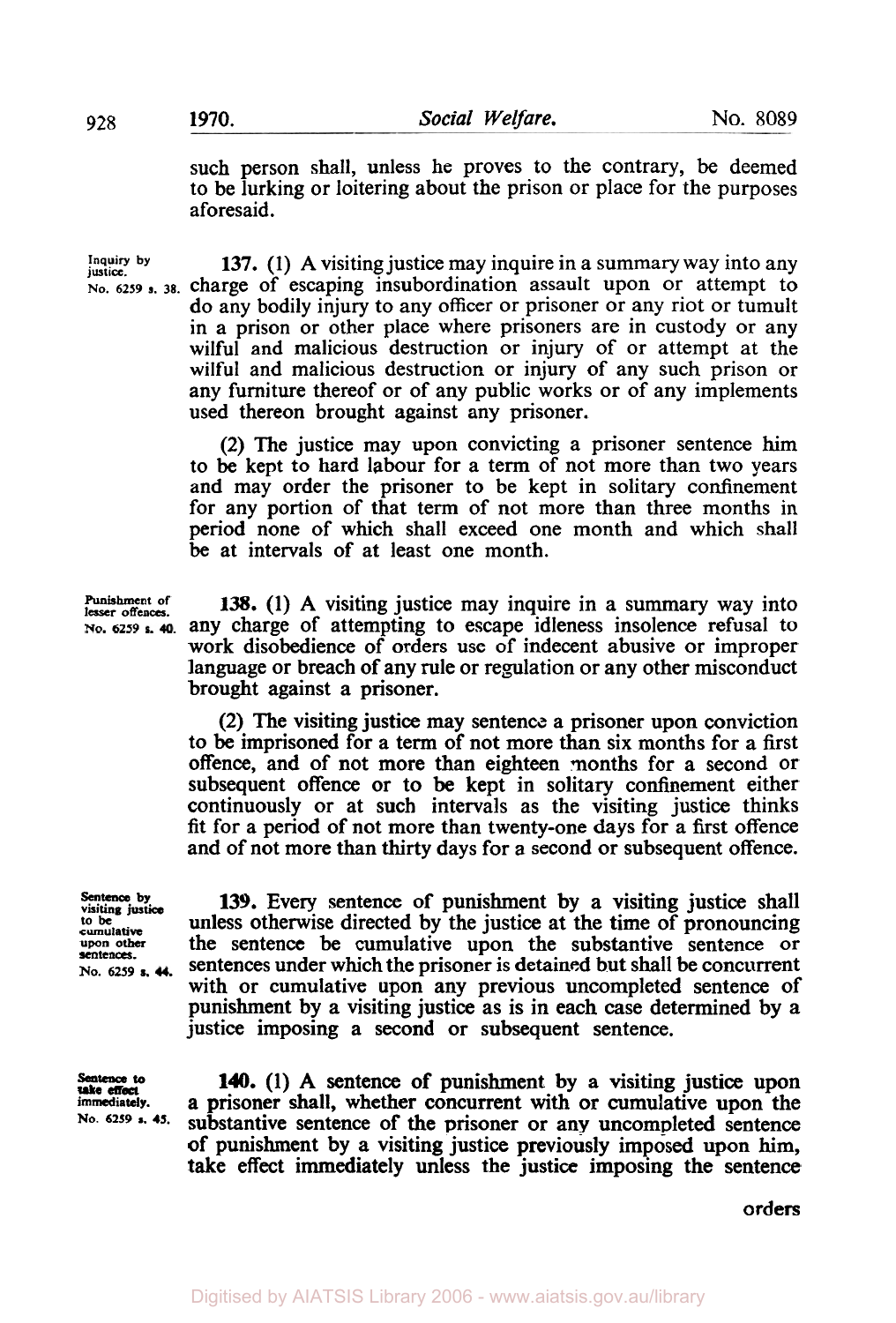orders that it shall take effect upon the completion of such substantive sentence or of any such uncompleted sentence of punishment previously imposed or at some other time before the final discharge of the prisoner.

**(2)** If a sentence of punishment by a visiting justice is cumulative upon a previous uncompleted sentence and the first-mentioned sentence takes effect before the completion of a previous uncompleted sentence it shall have the effect of suspending every previous sentence uncompleted at the time it takes effect and every such suspended sentence shall at the expiration of the suspending sentence of punishment become again in force so that the period of the suspending sentence shall not be reckoned as a portion of the time served under the suspended sentence.

**141. (1)** A conviction under section **137** or section **138** on any charge need not be drawn up in a formal manner but a book to be called the " Conviction Book " in accordance with or to the effect of the form in Schedule Four shall be kept in every prison and the visiting justice or justices shall cause to be entered in the book the particulars of each charge and of the adjudication thereon, and the visiting justice or justices then adjudicating shall sign his or their name or names opposite the entry and the entry so signed shall, if the prisoner is convicted of the charge, be deemed to be a conviction for all purposes whatsoever.

(2) A Conviction Book having an entry so signed of a conviction or a document purporting to be a copy of a particular entry of any conviction therein and purporting to be certified under the hand of the officer of the prison having the custody of the book to be a true copy of an entry in the book shall be sufficient evidence of such conviction and be received as such in any court or before any person having by law or by consent of parties authority to hear receive and examine evidence.

**142.** The term of any imprisonment hard labour or solitary confinement imposed under any of the provisions of this Act shall not be deemed or taken as a portion of any term of imprisonment or hard labour to which the prisoner was sentenced. **Punishment under this Act previous** term. **No.** *6259* **a. 48.** 

### **DIVISION 5.-MISCELLANEOUS.**

143. A person arrested under the process of a court or for an **Person** offence may be taken to the prison or lock-up which by reason **taken to nearest**  of its nearness or accessibility to the place of arrest is in the opinion **prison** &c. of the person making the arrest the most accessible or convenient **No.** *6259* s. **50.**  and may be there detained until discharged or otherwise dealt with in due course of law.

**arrested to be** 

**not** *to* **be reckoned as part of** 

# **5700/ 70.-30 144. Nothing**

**Service of sentence suspended.** 

**Conviction Book. No. 6259 s. 46.** 

**No.** *62S9* **a. 47.**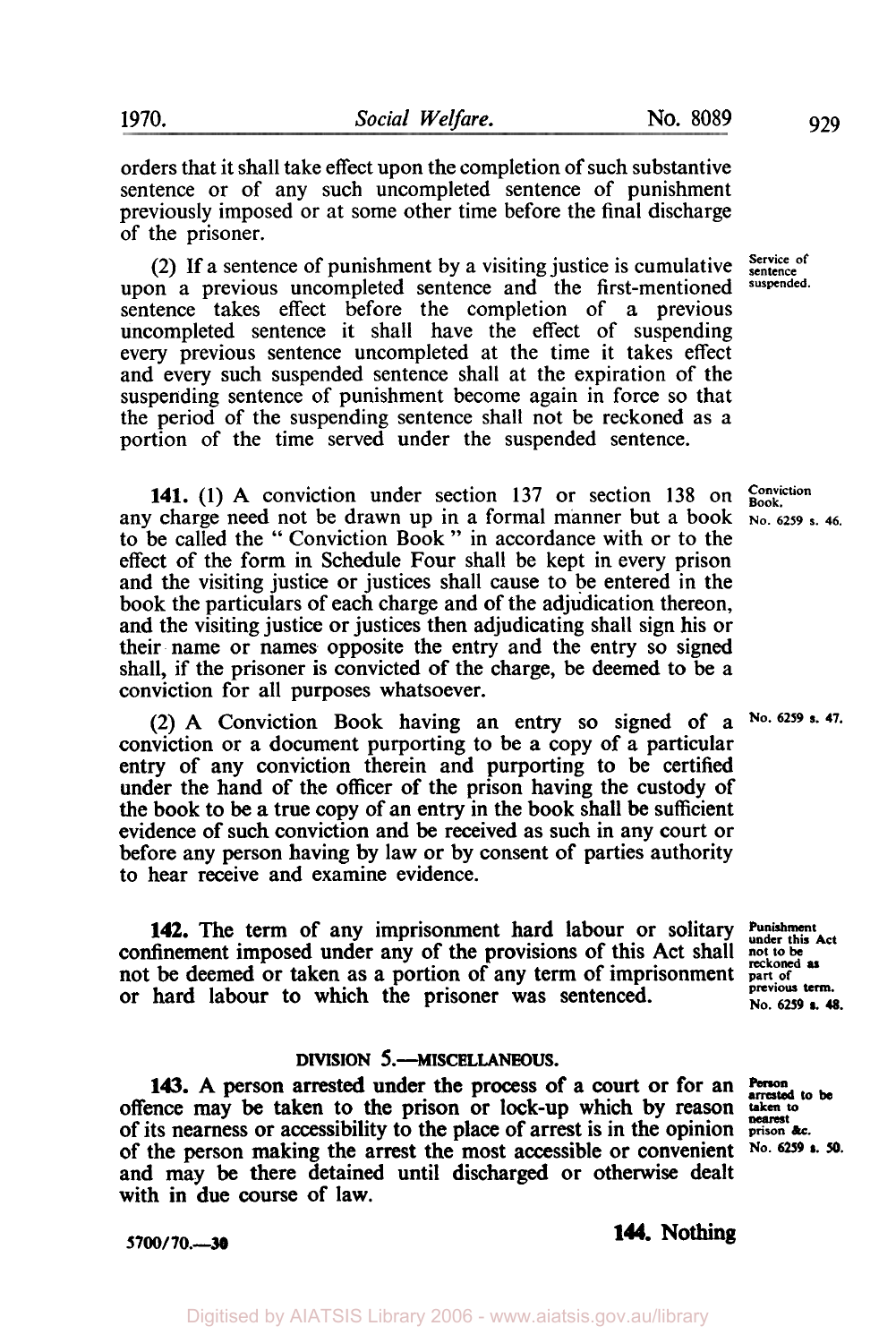**Jurisdiction** 144. Nothing in this Act shall affect the jurisdiction or of sheriff preserved in **responsibility of the sheriff in respect of a prisoner under sentence** reserved in **of death or his invisibility** or control over the prison where the rease of of death or his jurisdiction or control over the prison where the death or his jurisdiction or control over the prison where the death. death. **prisoner** is confined and the officers thereof so far as is necessary<br>No. 6259 s. <sup>51</sup>. for the nurmose of carrying into offect the sentence of death or for for the purpose of carrying into effect the sentence of death or for

Proceedings to **be** summary. **145.** All proceedings under this Act other than proceedings in respect of indictable offences shall be had and taken in a summary way and no such proceeding shall be removed by *certiorari* into the Supreme **Court. No.** *6259 s. 52.* 

#### PART V.-RESEARCH AND STATISTICS DIVISION.

**146.** (1) There shall be a Division of the Department to be known as the " Research and Statistics Division ".

**Research and No. 6651 s. 17.** 

**Research**<br>and Statistics.

Division.

**Director of (2)** Subject to the *Public Service Act* **1958** there shall be appointed an officer to be called the " Director of Research and Statistics ".

(3) The person holding office immediately prior to the commencement of **this** Act as Research and Statistics Officer under the *Social Welfare Act* 1960 shall be Director of Research and Statistics for the purposes of this Act.

**147.** The functions of the Research and Statistics Division shall be-**No. 6651** *s.* **18.** 

- *(a)* **to** conduct research and to encourage research by qualified persons into problems of social welfare ;
- (b) to direct the compilation of statistics and information in all Divisions of the Department ;
- (c) to collate and compile information relating to such other matters persons and things as the Minister directs ;
- (d) **to** co-operate with any persons or bodies of persons concerned with the compilation of the like statistics and to co-ordinate within Victoria the activities of such persons or bodies of persons ;
- *(e)* **to** disseminate information to the public with regard **to**  social welfare.

PART VI.-TRAINING DIVISION.

DIVISION **1** .-ADMINISTRATION AND **FUNCTIONS.** 

**Training 148. (1)** There shall be **a** Division of the Department to be known as the "Training Division". **No. 6651 s. 19.** 

**Director** *of* **(2)** Subject **to** the *Public Service* Act **1958** there shall be appointed an officer to be called the "Director of Training".

 $(3)$  The

any purpose relating thereto.

Digitised by AIATSIS Library 2006 - www.aiatsis.gov.au/library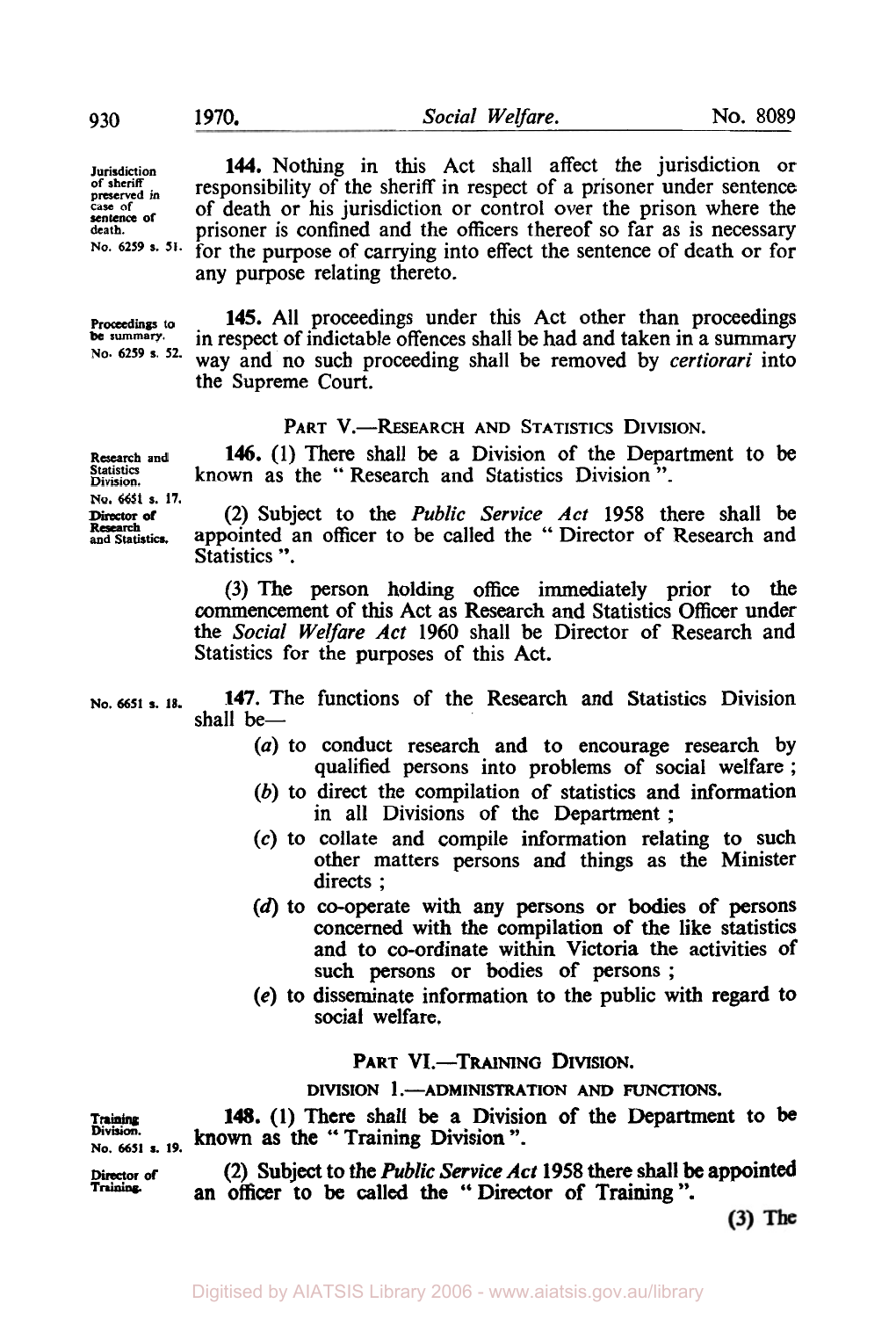(3) The person holding **office** immediately prior to the commencement of this Act as Director of Training under the *Social Welfare Act* 1960 shall be Director of Training for the

**(4)** The Director of Training shall administer the Training Division subject to the control and direction of the Director-General.

149. The functions of the Training Division shall be-

- **Training**  *(a)* to advise the Director-General on matters of general **Division**  policy relating to the training of persons in matters No. 6651 **s.** 20. pertaining to social welfare;
- (b) to plan supervise and co-ordinate the administration and development of the training of persons for the purposes of **this** Act ;
- *(c)* to promote foster and encourage public interest in social welfare ;
- (d) to carry out such duties in relation to training officers of the Department as are imposed upon it by or under **this** Part ;
- **(e)** to supervise the training of all children young persons and adults in institutions controlled by the Department ;
- to provide educational **and** vocational **guidance** services for persons under the control of the Department ; and
- **(g)** to control and supervise libraries in the Department.

**150.** (1) The Director-General may, either by himself or in *Conduct of*  laboration with any other body or bodies collaboration with any other body or bodies-

- schools examinations and other activities as he thinks necessary or desirable for the purposes of or in connexion **with** the promotion and encouragement of studies in social welfare ; (a) conduct and organize such lectures classes courses **No. 6651** \*- **21.**
- (b) charge and receive such fees and payments **as** are prescribed in respect of any **services** supplied by the Division and in respect of the admission of persons for the purposes of any lectures classes **courses**  schools examinations or other activities organized **and**  conducted under **this** Division.

**(2) The** Minister may **authorize** payments to **be** made out of (2) The Willister may authorize payments to be made out of **authorize**<br>moneys available to the Department to persons or bodies of persons **payments** for conducting training in social welfare and to students **as** bursaries. puposes. **training** 

 $(3)$   $(a)$  The

purposes of **this** Act.

**Functions of**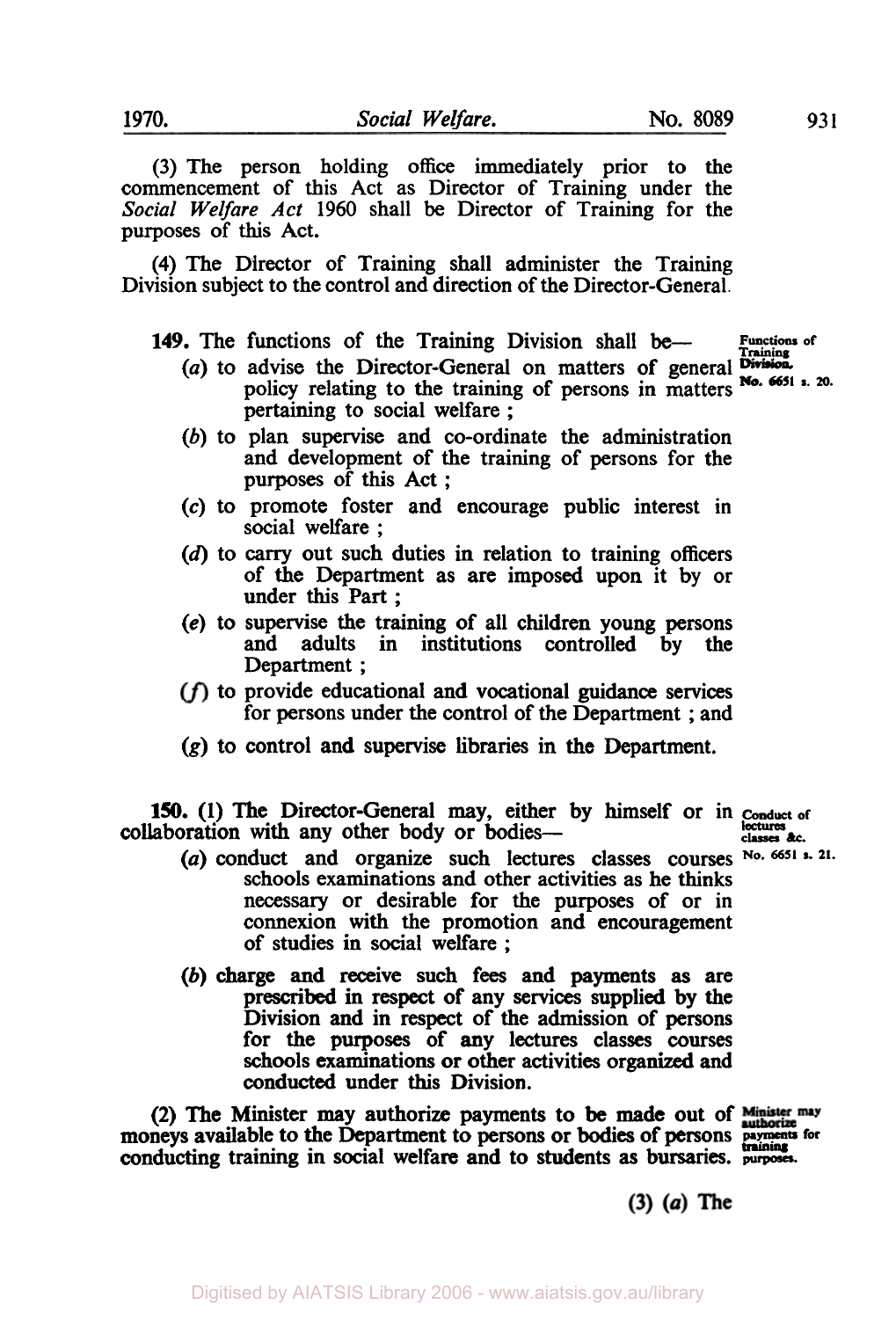**Power to Minister to employ cadets in social work.** 

*(3) (a)* The Minister may upon such terms and conditions as are prescribed employ in the Department such persons as he thinks fit as cadets for the purpose of undergoing courses of training in social work at a university in the State of Victoria or at a college affiliated with the Victoria Institute of Colleges.

*(b)* Such cadets shall not during their courses of training be subject to the *Public Service Act* **1958.** 

*(c)* Any cadet who, in the opinion of the Minister, has satisfactorily completed a course of training and fulfilled the prescribed conditions in relation to the course of training shall **be** eligible to be appointed to any position in the Department for which that person is qualified.

#### **DIVISION 2.**-SOCIAL WELFARE TRAINING COUNCIL.

151. (1) For the purposes of this Division the Minister shall constitute a Social Welfare Training Council consisting of not more than twelve members including the Director of Training, the Director of Family Welfare, the Director of Youth Welfare, and the Director of Prisons.

**(2)** The members of the Training Council shall subject to this Act hold office for such respective terms (not exceeding in any case three years) as the Minister appoints and shall be eligible

(3) The Minister may annually appoint one of such members to be chairman of the Training Council and such member shall hold office as chairman for a term of twelve months and shall be eligible for re-appointment as chairman.

**(4)** A quorum of the Training Council shall consist of not less than half the whole number of members for the time being in office and subject to there being a quorum the Council may act notwithstanding any vacancy in its membership.

*(5)* At any meeting of the Training Council the chairman or in his absence a member elected by the members present to be

(6) The decision upon any matter **of** the majority of the members present at any meeting shall be the decision of the Training Council on that matter and in the event of an equality of votes on any matter the chairman of the meeting shall have a second or casting vote.

**(7)** Subject to this Act the Training Council may regulate its **own** proceedings in such manner as it thinks fit.

(8) Any vacancy occurring on the Training Council from time to time may be filled by any person appointed by the Minister to such vacancy.

**(9)** Meetings

for re-appointment. Chairman of the meeting shall preside. **Social Welfare Training Council. No. 6651 s.** *22.*  **Term of office. Chairman. Quorum.** 

**Decisions.** 

**Procedure.** 

**Vacancies.**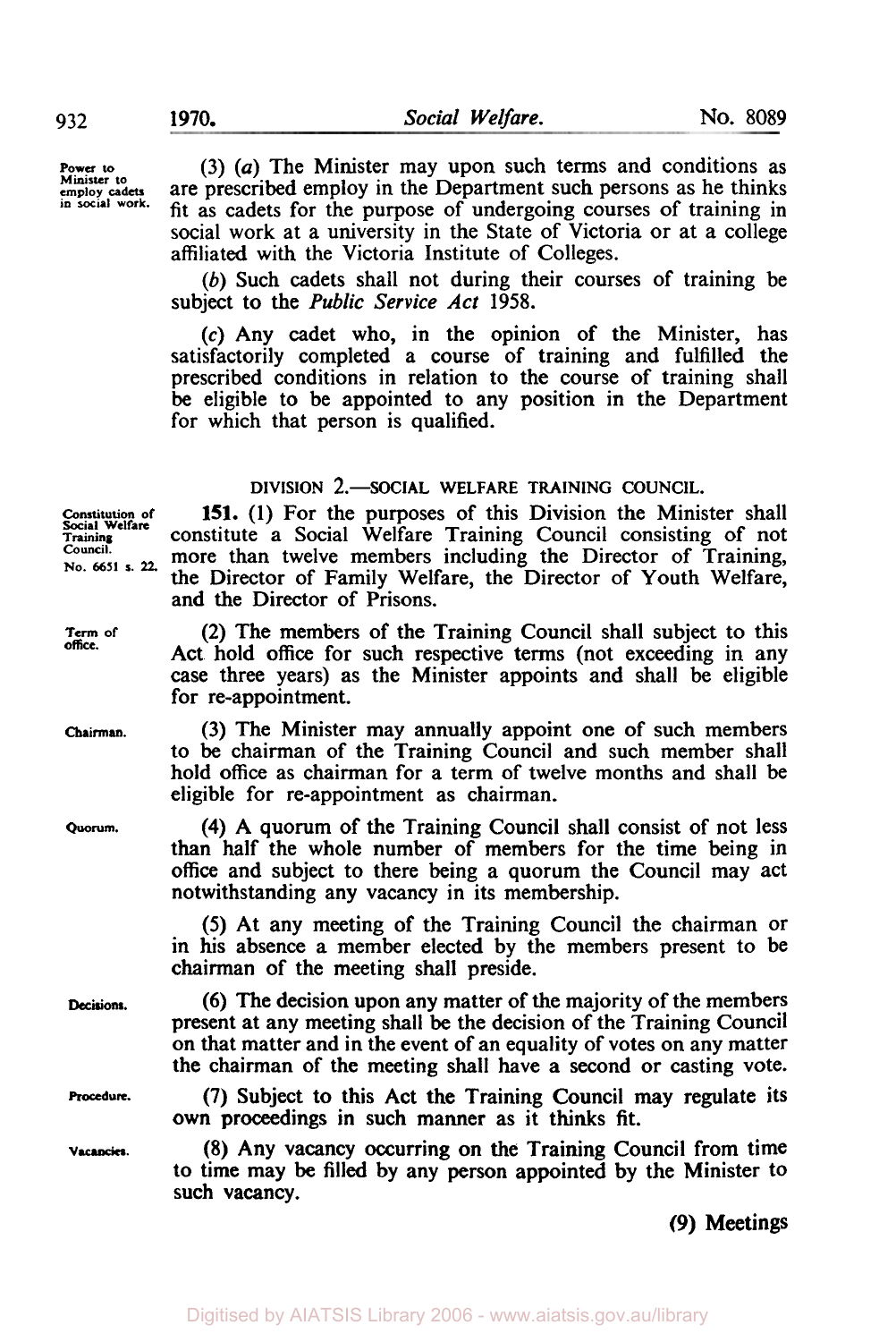**(9)** Meetings of the Training Council shall be convened and **Meetings.**  conducted as prescribed but the regulations shall require that not less than six meetings shall be convened in each year.

(10) The members of the Training Council shall not as such be subject to the *Public Service Act* 1958.

(1 1) Each member of the Training Council shall be paid such **Fees.**  fees and travelling allowances as are prescribed.

- (12) The functions of the Training Council shall be-
	- (a) to exercise a general supervision over theoretical and practical training prescribed by the Council ;
	- *(b)* to prescribe courses of instruction and training in social welfare ;
	- (c) to conduct written practical or oral examinations ;
	- (d) to issue certificates of qualification to persons who have passed examinations at the prescribed standards of proficiency ; and
	- *(e)* to maintain a register of persons who have passed examinations at the prescribed standards of proficiency.

**(13)** The members of the Social Welfare Training Council holding **office** under the *Social Welfare Act* **1960** immediately prior to the commencement of this Act shall be entitled to continue in **office** as if appointed under this Act for the remainder of the terms for which they were appointed and shall be eligible for re-appointment.

**152.** For the purpose of determining the qualification of any **Qualifications**  person the Council shall have regard to the results of examinations including those conducted by universities in Victoria or elsewhere, any college affiliated with the Victoria Institute of Colleges the Education Department, and technical schools within the meaning of the *Education Act* **1958** in subjects approved by the Council.

PART VII.-PROBATION AND **PAROLE** DIVISION.

## DIVISION 1.-INTERPRETATION.

**153.** In this Part unless inconsistent with the context or Interpretation.<br>
subject-matter- **No.** 6651 **s.** 24 No. 6651 s. 24<br>" Adult Parole Board " means the Parole Board constituted "Adult Parole **Board."** 

- under **Part IV.** of the Crimes Act **1958.**
- " Board " means the Youth Parole Board constituted under "Board." this Part.

" Prison " **means** prison within the meaning of Part IV. **"Prison."** 

"Period "

**Functions of**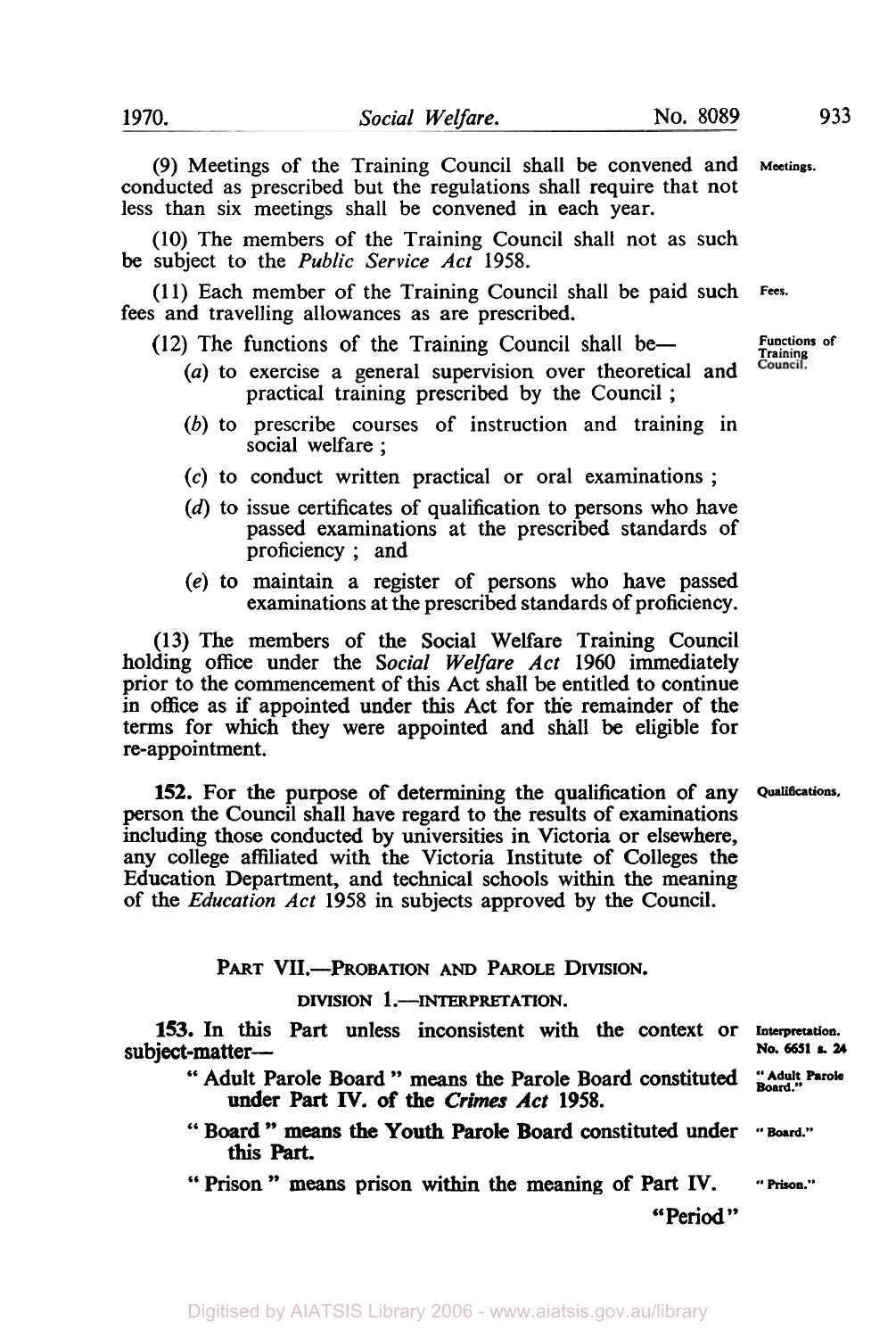| 934                                  | 1970.                                     | Social Welfare.                                                                                                                                                                         |  | No. 8089 |
|--------------------------------------|-------------------------------------------|-----------------------------------------------------------------------------------------------------------------------------------------------------------------------------------------|--|----------|
| "Period."                            |                                           | "Period" in relation to detention includes the aggregate<br>of two or more periods whether cumulative or<br>concurrent.                                                                 |  |          |
| "Young<br>person."                   |                                           | "Young person" includes any person of or over the age<br>of twenty-one years undergoing a sentence of detention<br>in a youth training centre or released on parole under<br>this Part. |  |          |
|                                      | DIVISION 2. ADMINISTRATION AND FUNCTIONS. |                                                                                                                                                                                         |  |          |
| Probation and<br>Parole<br>Division. |                                           | 154. (1) There shall be a Division of the Department to be<br>known as the "Probation and Parole Division".                                                                             |  |          |

**(2)** Subject to the *Public Service* Act **1958** there shall be appointed an officer to be called the " Director of Probation and Parole ". **No. 6651 s. 25.** 

> (3) The person holding office immediately prior to the commencement of this Act as chief probation officer and chief parole officer for the purposes of Part IV. of the *Crimes* Act **1958**  shall be Director of Probation and Parole for the purposes of **this**  Act.

**Functions 155.** The functions of the Probation and Parole Division shall **No. 6651 s. 26. be-**

- *(a)* to prepare and submit such reports upon and information with respect to any person found guilty (whether convicted or not) before any court of any offence as such court requires ;
- *(b)* **to** assist any child or young person released from the care of any institution at the request of the Director-General ;
- *(c)* to supervise all persons released on probation or parole under Part **IV.** of the *Crimes Act* **1958** or the *Children's Court Act* **1958** ;
- (d) to co-ordinate the activities of probation officers and of parole officers appointed under this or any other Act;
- **(e)** to assist in the rehabilitation into the community of persons released or discharged from prisons or youth training centres by the provision of such services as are prescribed or in the absence of any such prescription as the Director-General **thinks** fit.

## **DIVISION 3.-YOUTH PAROLE BOARD.**

**Youth Parole Board**,<br>No. 6651 s. 27. **156. (1)** There shall be a Youth Parole Board constituted **as hereafter in this section provided.** 

**(2) The** 

Digitised by AIATSIS Library 2006 - www.aiatsis.gov.au/library

Probation and<br>Parole.

**Director of**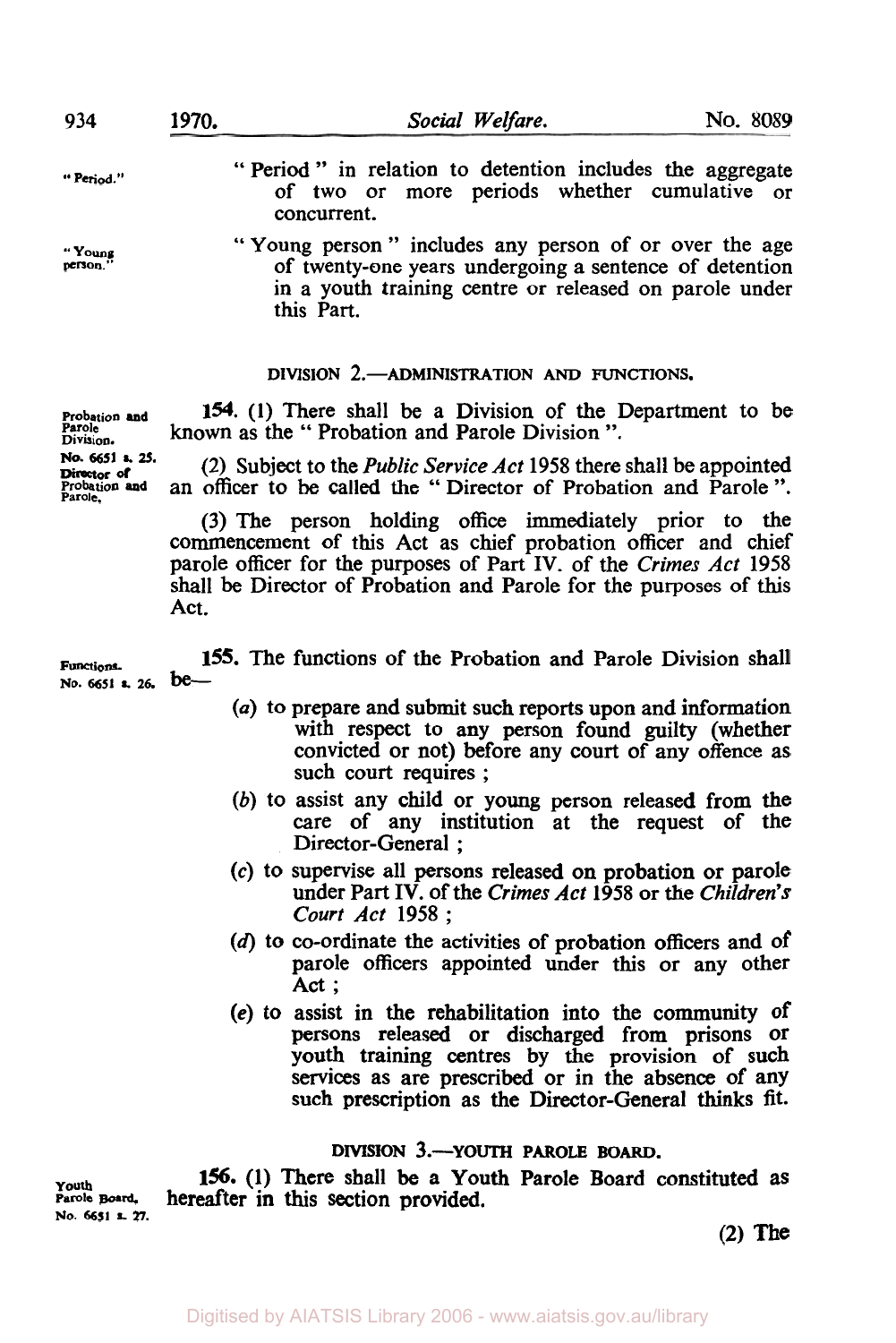**Constitution of** 

- $(2)$  The Board shall consist of-
	- *(a)* a judge of the County Court nominated with his consent by the Attorney-General either generally or for a specified term ;
	- (b) the Director-General ; and
	- **(c)** (i) (where any general matter affecting any male person is to be dealt with) one man appointed by the Governor in Council ; and
		- (ii) (where any matter affecting any female person is to be dealt with) one woman appointed by the Governor in Council.

(3) References in this Act to the Board shall be construed as references to the Board comprising the man or the woman so appointed (as the case requires).

**(4)** The members of the Youth Parole Board holding office **Existing** Board under the *Social Welfare Act* 1960 immediately prior to the commencement of this Act shall be entitled, subject to this Act, to continue in office for the remainder of the terms for which they were appointed as if they were appointed under this **Act** and shall be eligible for re-appointment.

No. 6651 s. 28.

**157.** (1) If the judge of the County Court nominated by the **Death or** Attorney-General dies or resigns, his office as a member of the Board of *st* judge and shall become vacant and the Attorney-General may, with the consent of the judge of the County Court to be nominated, nominate another judge of the County Court as a member of the Board in **his** stead.

**(2)** The Attorney-General may (with the consent of the judge **Appointment of**  of the County Court to be nominated) nominate a judge of the County Court for any term that the Attorney-General **thinks**  fit to be the deputy member of the Board to act as a member of the Board during the absence for any cause of the judge of the County Court appointed member of the Board or during any vacancy in that **office** and the deputy member when so acting shall have all the powers and functions of and for all purposes shall be deemed to be **a** member of the Board.

(3) The persons appointed by the Governor in Council to be **Term of office** members of the Board (hereafter in this Part called the appointed members. members) shall hold office as such members for such period not exceeding three years **as** the Governor in Council determines prior to their appointments, but each such **person** shall upon the expiration of the period for which he or she was appointed be eligible for re-appointment.

**(4)** The